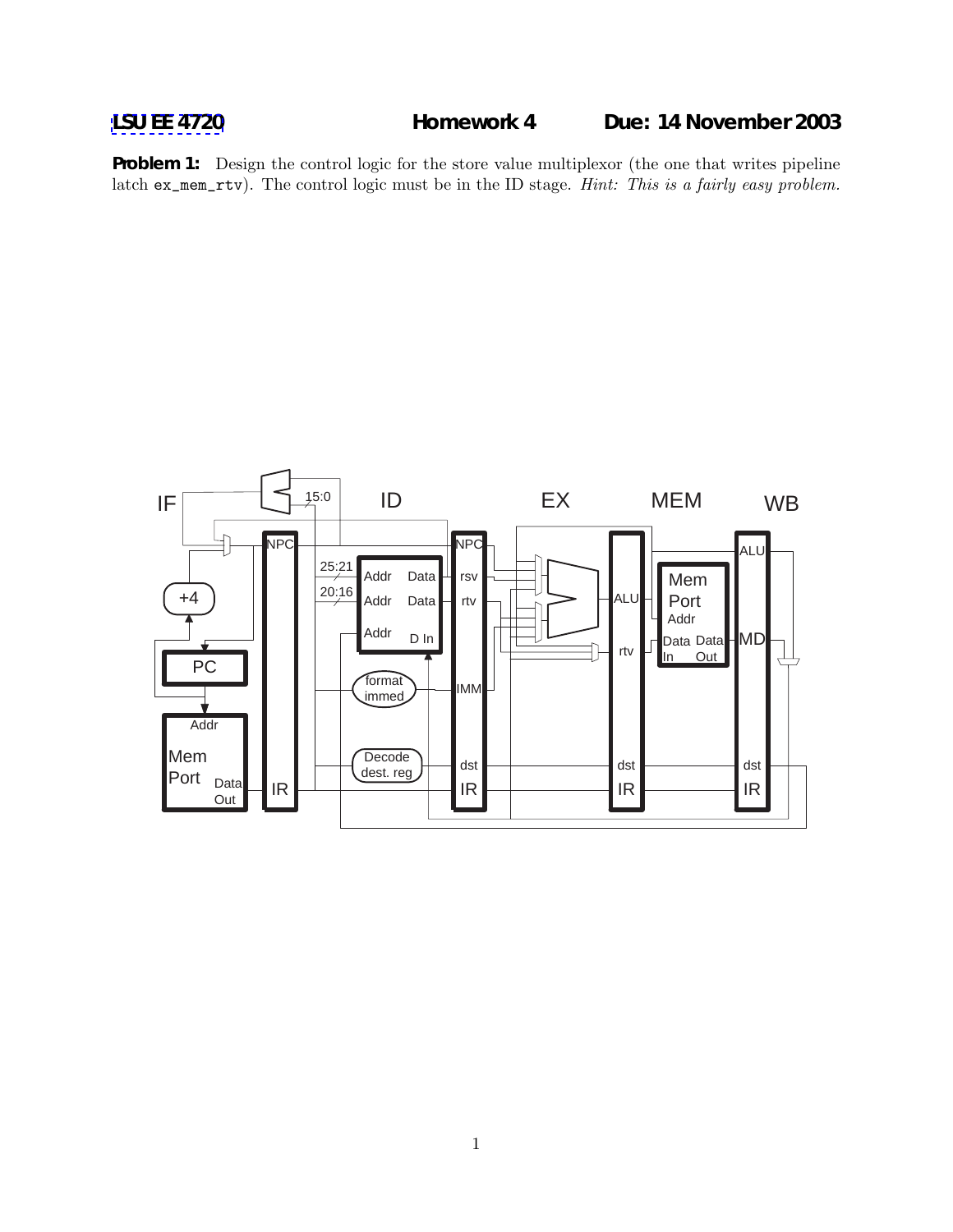**Problem 2:** One problem with a post-increment load is storing the incremented base register value into a register file with one write port. Suppose a post-increment, register-indirect load were added to MIPS and implemented in the pipeline on the next page. This post-increment load does not use an offset, instead the effective address is just the contents of the rs register.

One option for storing the incremented base register value is to stall the following instruction and write back the value when the bubble reaches WB. We would like to avoid stalls if we have to, so for this problem design hardware that will use the WB stage of the instruction before [sic] or after the post-increment load if one of those instructions does not perform a writeback. For example:

```
bneq $s0, $s1, SKIP (Not taken)
lw $t1, ($t2)+
j TARG
add $s3, $s1, $s2
lw $t1, ($t2)+
sub $s4, $s5, $s6
```
The first post-increment load could writeback when either the bneq or the j were in the WB stage since neither performs writeback. The second post-increment load would have to insert a stall.

(*a*) Show the hardware needed to implement the post-increment load in this way.

- Remember that this load does not have an offset.
- Use a  $=$ PIL box to identify post-increment loads (input is opcode, output is 1 if it is a post-increment load, 0 otherwise).
- A stall signal is available in each stage; if the signal is asserted the instruction in that and preceding stages will stall and a nop instruction will move into the next stage (for each cycle hold is asserted).
- Show any new paths added for the incremented value, perhaps to the register file write port (which still has one write port).
- Add any new paths needed to get the correct register number to the register file write port.
- Ignore bypassing of the incremented address to other instructions.
- Show the added control logic, which does **not** have to be in the ID stage. (In fact it would be difficult to put all of control logic for this instruction in the ID stage.)
- **Last but not least,** a design goal is low cost, so add as little hardware as necessary to implement the instruction.

(*b*) If you're like most people, you didn't worry about precise exceptions when solving the previous part. Explain how the need for precise exceptions can complicate the design.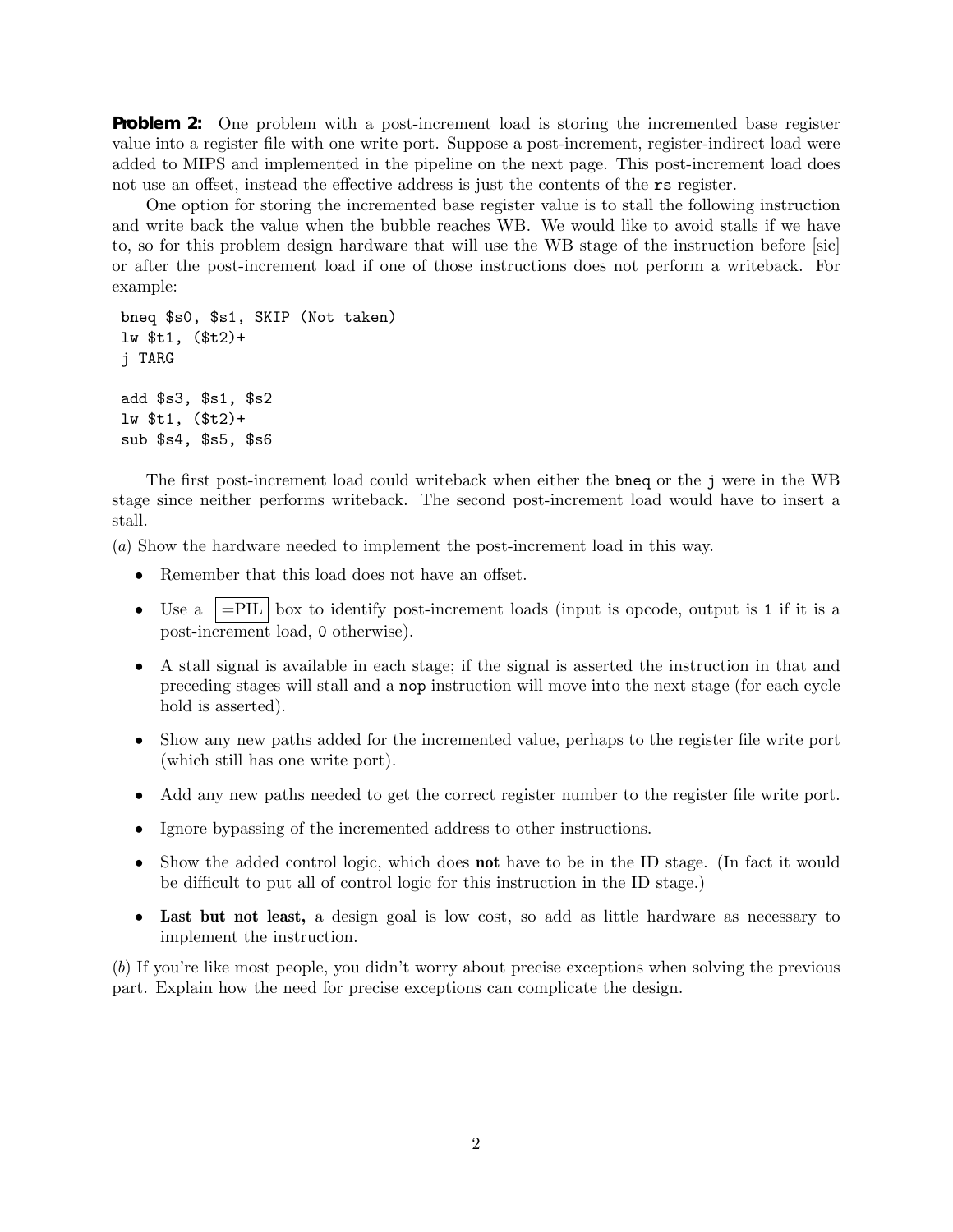